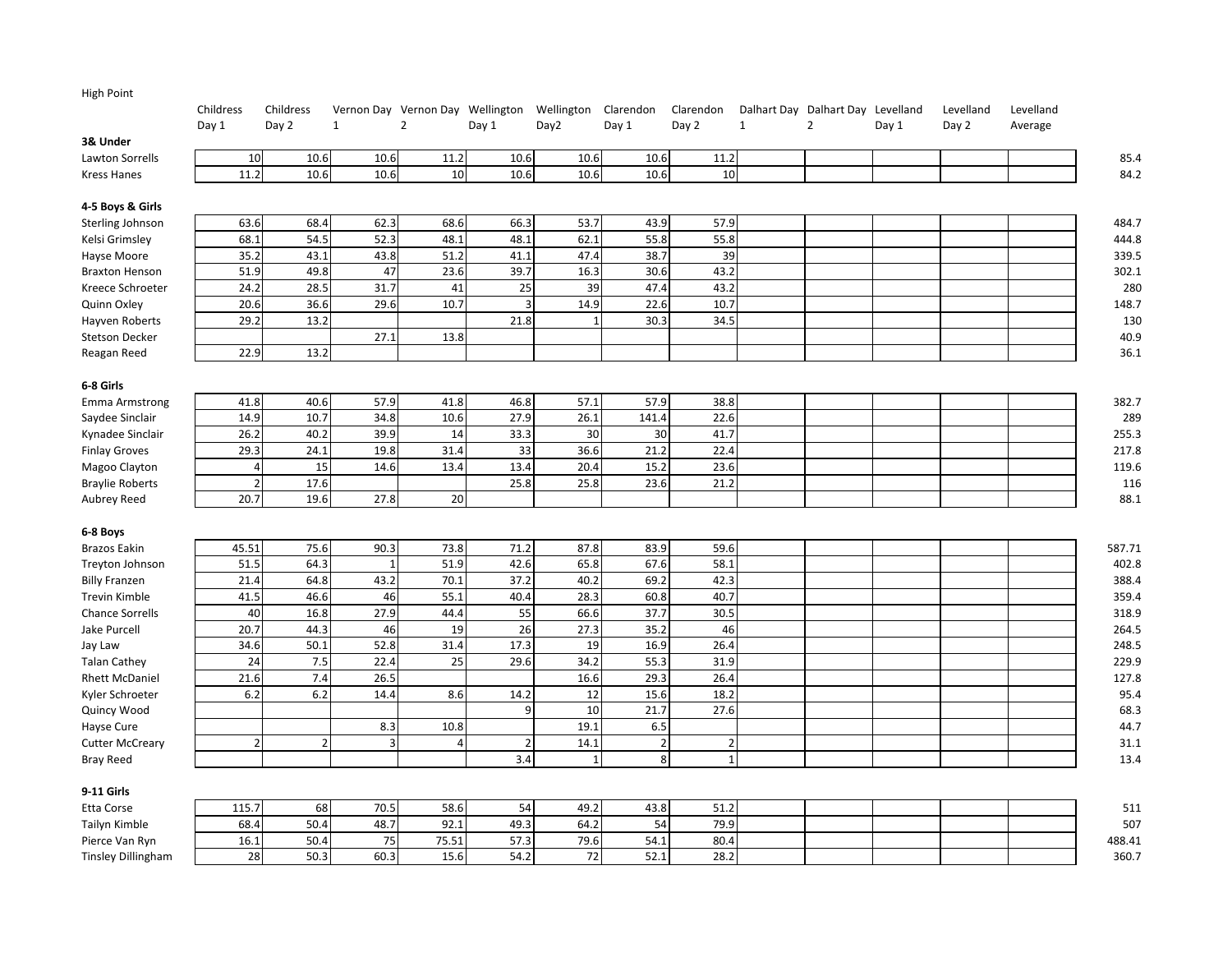| Ella Hanes             | 33.4                     | 39.1           | 54.7           | 22             | 46.1            | 38.3           | 40.2           | 70.2           |  |  | 344       |
|------------------------|--------------------------|----------------|----------------|----------------|-----------------|----------------|----------------|----------------|--|--|-----------|
| Joslyn Kimble          | 41.1                     | 68.7           | 26.1           | 24.4           | 28.8            | 48             | 32.6           | 39.1           |  |  | 308.8     |
| <b>Ridley Cathey</b>   | 5                        | 9.4            | 71.2           | 31             |                 | 44.6           | 105.2          | 31.4           |  |  | 297.8     |
| <b>Steeley Moore</b>   | 25.4                     | 34.2           | 10.5           | 71.7           | 24              | 27.1           | 16.2           | 31.5           |  |  | 240.6     |
| Paysli Jo Groves       | 34.1                     | 24.7           | 16.8           | 20             | 37.6            | 11.1           | 25.9           | 39.3           |  |  | 209.5     |
| Raynee Robinson        | 37.2                     | 9.5            | 26.40          | 44.4           | 24.5            | 40.6           | $\overline{4}$ | 12.8           |  |  | 199.4     |
| Kadi Jai Nobile        | 15.2                     | 18.8           | $\overline{2}$ | 28.4           | 15              | 8.5            | 5.6            | 15.1           |  |  | 108.6     |
| Kitlee Elliott         | 5.2                      | $\overline{2}$ | 19.6           | 12.9           | 14.2            | 22.4           | $\overline{3}$ | 15.6           |  |  | 94.9      |
| Lainey McDaniel        | 18.3                     | 18.3           | 14.4           |                |                 | 10.5           | 27.3           |                |  |  | 88.8      |
| Halli Cure             |                          |                | $\overline{2}$ | $\overline{2}$ |                 | 16.3           | $\overline{2}$ |                |  |  | 22.3      |
|                        |                          |                |                |                |                 |                |                |                |  |  |           |
| 9-11 Boys              |                          |                |                |                |                 |                |                |                |  |  |           |
| Cye Franzen            | 91.4                     | 23             | 98.4           | 61.8           | 97.1            | 86.2           | 63.5           | 68.5           |  |  | 589.9     |
| <b>Taos Armstrong</b>  | 52.9                     | 93.4           | 69.7           | 59.8           | 48.8            | 75.1           | 87.1           | 36             |  |  | 522.8     |
| <b>Sterling Bruce</b>  | 87.4                     | 54.7           | 28             | 53.5           | 51.8            | 31             | 57.4           | 87.3           |  |  | 451.1     |
| Colton Henson          | 9.01                     | 47.2           | 10.8           | 31.5           | 44.7            | 57.9           | 40.6           | 41.6           |  |  | 283.31    |
| Diesel Van Ryn         | 26.5                     | 29.8           | 15.6           | 36.6           | 28.7            | 44.4           | 38.9           | 13.8           |  |  | 234.3     |
| Kallym Fuller          | 16.6                     | 17.6           | 16.9           | 28.9           |                 |                | 33.4           | 18.1           |  |  | 131.5     |
| Quay Bruce             | 17.3                     | 26.4           | 8.6            | 26             | 11.8            | 6.8            | 9.6            | 18             |  |  | 124.5     |
| <b>Tripp Cameron</b>   | 36.5                     | 13.8           | 12.7           | 20.3           | 25.9            | 13.4           |                |                |  |  | 122.6     |
| Luke Purcell           | $\overline{3}$           | $\overline{3}$ | 12.9           | $\overline{3}$ | $\overline{3}$  | 23.7           | 10.7           | 3              |  |  | 62.3      |
| Kelby Wetsel           | $\overline{2}$           |                |                |                | 5.5             |                | 15.4           | 11.8           |  |  | 34.7      |
| <b>Hayes Carter</b>    |                          |                |                |                | $\mathbf 0$     | $\mathbf 0$    |                |                |  |  | $\pmb{0}$ |
|                        |                          |                |                |                |                 |                |                |                |  |  |           |
| 12-14 Girls            |                          |                |                |                |                 |                |                |                |  |  |           |
| Avery Armstrong        | 73.1                     | 67             | 84.1           | 96.55          | 78.15           | 67.4           | 71.2           | 62.4           |  |  | 599.9     |
| Abby McCreary          | 89.9                     | 60.5           | 73.9           | 48.55          | 51.6            | 36             | 26             | 33             |  |  | 419.45    |
| <b>Bentley Cathey</b>  | 49.4                     | 58.5           | 15.9           | 36.2           | 68.3            | 29.5           | 47.7           | 30             |  |  | 335.5     |
| Tye Ann Dillingham     | 49.7                     | 40.3           | 55.4           | 33.2           | 30.6            | 42             | 44.6           | 30.2           |  |  | 326       |
| Kessiye Fuller         | 65.1                     | 49.2           | 41.6           | 29.2           | 17.3            | 25.3           | 39.8           | 13.2           |  |  | 280.7     |
| Kaytlyn Garrett        | 25.4                     | 19.7           | 12             | 40.5           | 14.4            | 44.75          | 44.2           | 29.5           |  |  | 230.45    |
| Makena Whitten         | 32.9                     | 6.5            | 31.9           | 15.6           | 29.2            | 18.7           | 22.7           | 28.3           |  |  | 185.8     |
| <b>Meredithe Meeks</b> | 32                       | 59.5           |                |                |                 |                | 51             | 35.4           |  |  | 177.9     |
| Jaycee Wetsel          | 27.3                     |                |                |                | 43.1            |                | 26.3           | 23             |  |  | 119.7     |
| Chantzee Elliott       |                          | 7.25           | 1.5            | 11.9           | $\overline{28}$ | 25             | 37             | $\overline{2}$ |  |  | 112.65    |
| Kashlee Schumacher     | $\overline{2}$           | 20.7           | 10.4           | 17.3           | $\overline{2}$  | 51.45          | $\overline{2}$ | $\overline{2}$ |  |  | 107.85    |
| Quinn Billingsley      | 19.2                     | 20             | 22.7           |                |                 | 22             | 6.5            | 14.2           |  |  | 104.6     |
| <b>Riley Wetsel</b>    | $\overline{\phantom{a}}$ |                |                |                | 4.6             |                | 31.8           | 47.3           |  |  | 85.7      |
| <b>Stoney Decker</b>   | 12.4                     | 28.2           | 12.6           | 25.2           | $\mathbf{1}$    | $\overline{1}$ | $\mathbf{1}$   |                |  |  | 81.4      |
| Cole Nichols           |                          |                |                |                | 34              | 41.2           |                |                |  |  | 75.2      |
| <b>Delaney Masters</b> | 6.5                      | 5.5            | 8.7            | 8.7            | 10.8            | $\mathbf{1}$   | 12             | $\mathbf{1}$   |  |  | 54.2      |
|                        |                          |                |                |                |                 |                |                |                |  |  |           |
| 12-14 Boys             |                          |                |                |                |                 |                |                |                |  |  |           |
| <b>Stanford Corse</b>  | 49.9                     | 83.7           | 54.4           | 142            | 78              | 47.5           | 72.8           | 106.7          |  |  | 635       |
| Hazen Lamb             | 98.3                     | 77.35          | 61.5           | 36.55          | 68              | 70.8           | 91.1           | 105.2          |  |  | 608.8     |
| <b>Bowie Eakin</b>     | 55.71                    | 41.4           | 37.2           | 63.6           | 119.95          | 82             | 68.5           | 104.9          |  |  | 573.26    |
| Rayce Cameron          | 75.25                    | 103.2          | 82.35          | 80.5           | 88.95           | 31             | 59.6           | 48.7           |  |  | 569.55    |
| Kolton Grimsley        | 94.3                     | 113.85         | 80.8           | 41.5           | 79.8            | 29.7           | 23.7           | 41.8           |  |  | 505.45    |